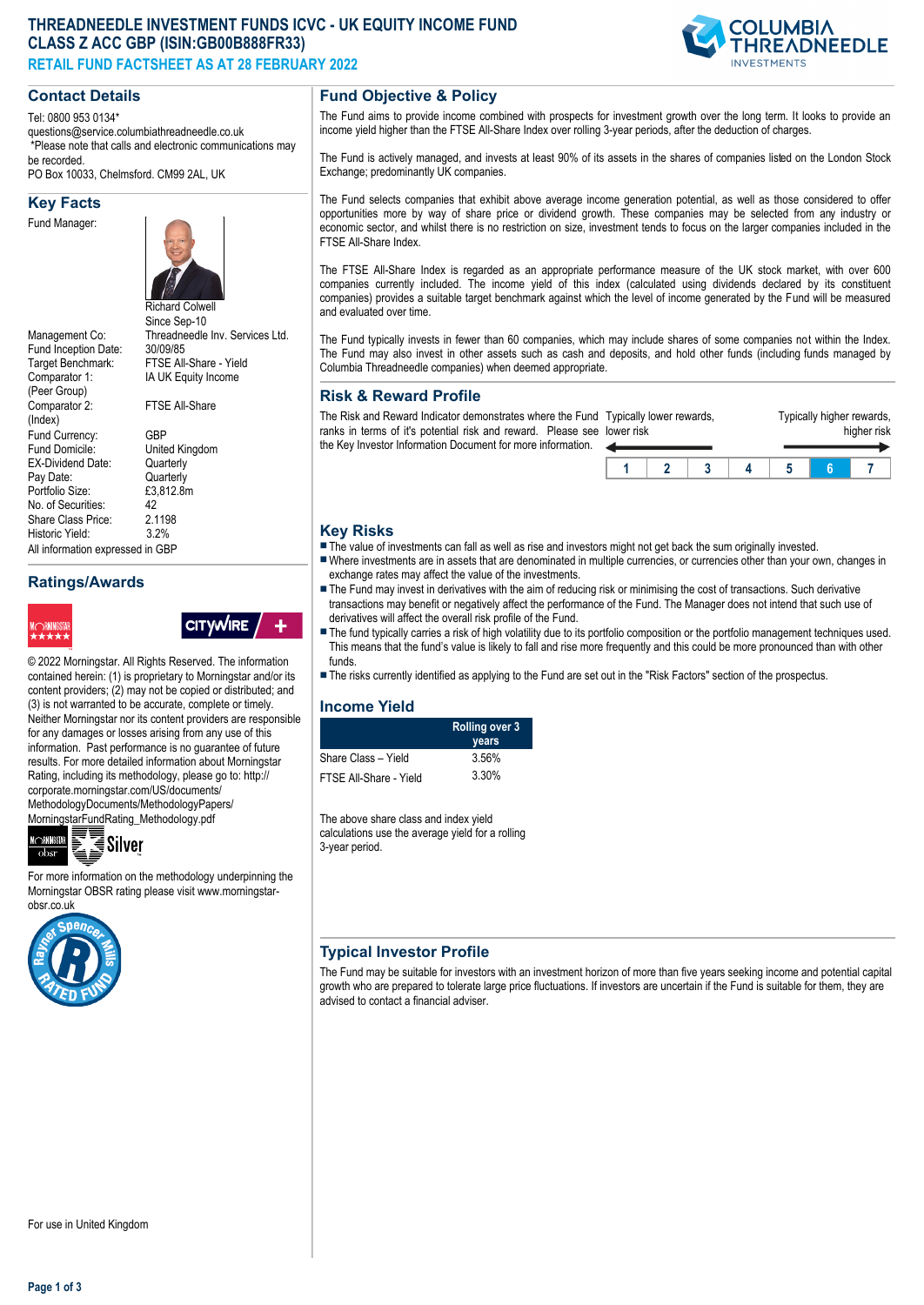## **Holdings & Asset Allocation**

**Top 10 Holdings (%)**

| <b>TOD 10 HOIGINGS (%)</b> |        |
|----------------------------|--------|
| <b>Security Name</b>       | Weight |
| AstraZeneca PLC            | 8.7    |
| Electrocomponents plc      | 6.8    |
| Imperial Brands PLC        | 6.2    |
| GlaxoSmithKline plc        | 5.6    |
| Rentokil Initial plc       | 4.7    |
| 3i Group plc               | 4.0    |
| Phoenix Group Holdings plc | 3.6    |
| Ferguson Plc               | 3.3    |
| <b>BAE Systems plc</b>     | 3.2    |
| Oxford Instruments plc     | 3.1    |
| <b>Total</b>               | 49.3   |

| <b>Sector</b>                 | <b>Fund</b> | <b>Index</b> | <b>Diff</b> |
|-------------------------------|-------------|--------------|-------------|
| <b>Industrials</b>            | 33.0        | 12.4         | 20.6        |
| <b>Consumer Discretionary</b> | 15.4        | 11.5         | 3.9         |
| Health Care                   | 14.4        | 10.1         | 4.2         |
| <b>Consumer Staples</b>       | 14.3        | 15.3         | $-1.0$      |
| Financials                    | 14.1        | 22.4         | $-8.3$      |
| Utilities                     | 3.5         | 3.5          | 0.0         |
| Telecommunications            | 2.9         | 2.3          | 0.6         |
| <b>Basic Materials</b>        | 1.9         | 8.4          | $-6.5$      |
| Energy                        | --          | 9.5          | $-9.5$      |
| <b>Real Estate</b>            | --          | 3.2          | $-3.2$      |
| Technology                    | --          | 1.4          | $-1.4$      |
| Cash Equivalents              | 0.2         | --           | 0.2         |

Cash 0.4 - 0.4

## **Performance**

**Past Performance does not predict future returns. The return of your investment may change as a result of currency fluctuations if your investment is made in a currency other than that used in the past performance calculation.** 

### **10 Years NAV (GBP)**



### **Performance Extension**

This share class has performance data calculated prior to the inception date, 01 October 2012. This is based upon a simulated/extended track record, using the track record of Threadneedle UK Equity Income Class 1 Accumulation Shares (GBP) (ISIN:GB00B60SM090), and is in accordance with Morningstar's Extended Performance Methodology paper. To find out more about this, Please visit www.morningstar.com.

## **Calendar Year Performance (GBP)**

|                      | 2021  | 2020    | 2019  | 2018   | 2017  | 2016  | 2015  | 2014  | 2013  | 2012  |
|----------------------|-------|---------|-------|--------|-------|-------|-------|-------|-------|-------|
| Share Class (Net)    | 19.5  | $-7.0$  | 20.4  | $-6.4$ | 7.4   | 13.8  | 4.4   | 6.6   | 29.4  | 16.3  |
| Comparator 1 (Net)   | 17.5  | $-11.7$ | 20.3  | -10.3  | 11.4  | 9.0   | 5.5   | 3.6   | 25.4  | 14.8  |
| Comparator 1 Ranking | 26/86 | 15/83   | 41/83 | 7/80   | 64/75 | 15/73 | 46/70 | 12/70 | 19/68 | 24/66 |
| Comparator 2 (Gross) | 18.3  | $-9.8$  | 19.2  | $-9.5$ | 13.7  | 16.8  |       |       | 20.8  | 12.3  |

## **Annualised Performance (GBP) 12M Rolling Period (GBP)**

|                      | 1 YR  | 3 YR  | <b>5 YR</b> | <b>10 YR</b> | $\frac{03/21}{02/22}$ | $\frac{03/20 - 0.21}{02/21}$ | $03/19 - 02/20$ | $\frac{03/18 - 02}{19}$ | $03/17 -$<br>02/18 | $03/16 -$<br>02/17 | $03/15 -$<br>02/16 | $03/14 -$<br>02/15 | $03/13 -$<br>02/14 | $03/12 -$<br>02/13 |
|----------------------|-------|-------|-------------|--------------|-----------------------|------------------------------|-----------------|-------------------------|--------------------|--------------------|--------------------|--------------------|--------------------|--------------------|
| Share Class (Net)    | 13.4  | 6.3   | 4.5         | 8.6          | 13.4                  | 4.8                          | 1.0             | 2.9                     | 0.7                | 18.3               | $-2.2$             | 8.8                | 24.7               |                    |
| Comparator 1 (Net)   | 12.8  | 4.9   | 3.6         | 6.8          | 12.8                  | 2.6                          | -0.7            | -0.2                    | 4.4                | 15.7               | $-3.8$             | 6.8                | 19.8               | 15.9               |
| Comparator 1 Ranking | 40/86 | 22/83 | 22/75       | 10/67        | 40/86                 | 29/84                        | 29/83           | 14/80                   | 59/75              | 18/73              | 28/70              | 18/70              | 13/68              | 27/67              |
| Comparator 2 (Gross) | 16.0  | 5.8   | 4.7         | 6.9          | 16.0                  | 3.5                          |                 |                         | 4.4                | 22.8               | $-7.3$             | 5.6                | 13.3               | 14.1               |

Source Morningstar UK Limited © 2022 as at 28/02/22. Based on the bid-to-bid and assuming income is reinvested including ongoing charges excluding entry and exit charges. Index returns include capital gains and assume reinvestment of any income. The index does not include fees or charges and you cannot invest directly in it. The Investment Association (IA) is the trade body representing the UK investment management industry.

Annualised performance measures how much an investment has grown on average each year.12 month Rolling Period shows annualised average returns for the periods stated.